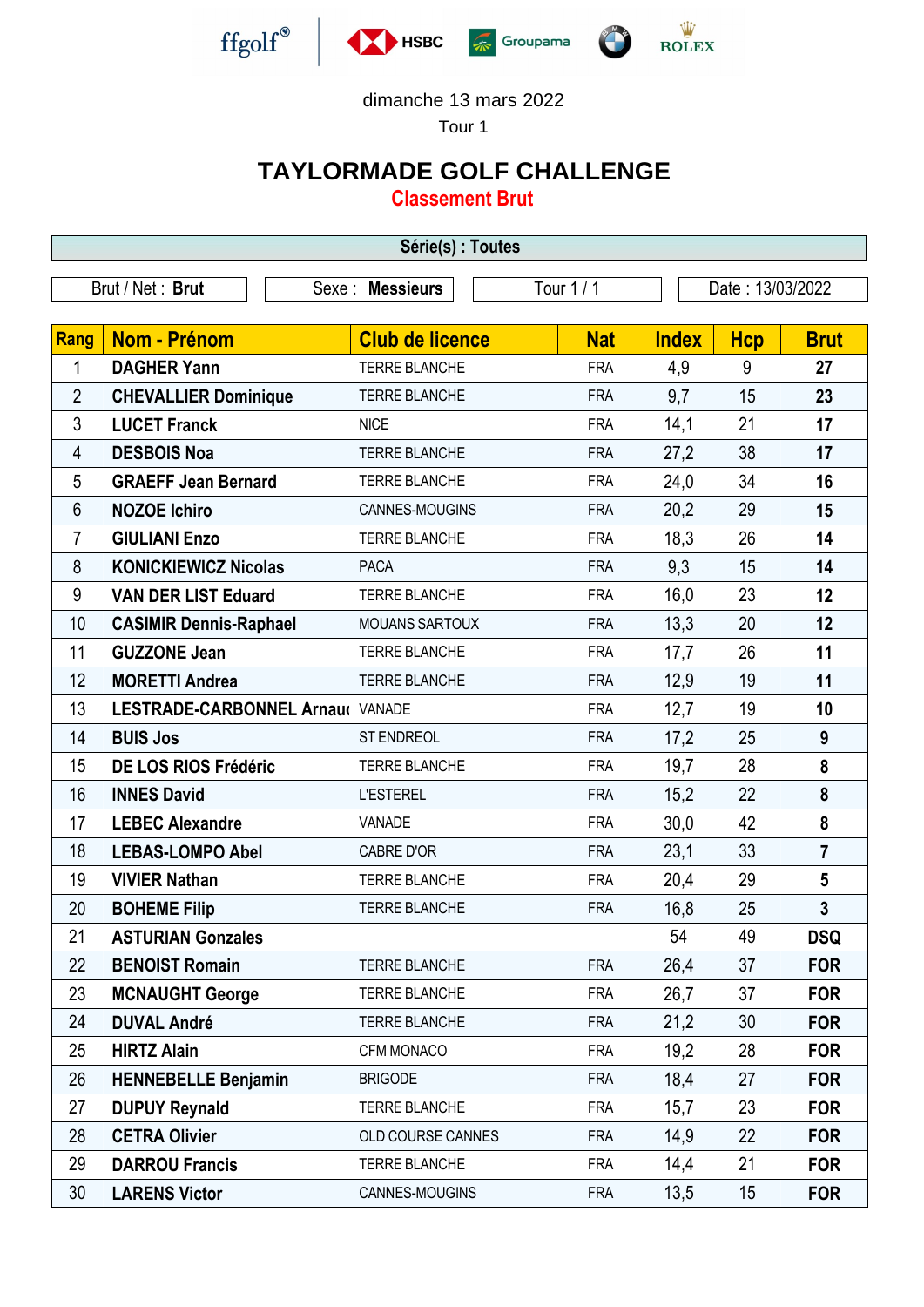

Tour 1

## **TAYLORMADE GOLF CHALLENGE**

**Classement Net**

| Série(s) : Toutes                                               |                                 |                        |            |              |            |            |  |
|-----------------------------------------------------------------|---------------------------------|------------------------|------------|--------------|------------|------------|--|
| Brut / Net : Net<br>Date: 13/03/2022<br>Sexe: Dames<br>Tour 1/1 |                                 |                        |            |              |            |            |  |
| Rang                                                            | Nom - Prénom                    | <b>Club de licence</b> | <b>Nat</b> | <b>Index</b> | <b>Hcp</b> | <b>Net</b> |  |
|                                                                 | <b>MOLENDIJK-HUBER Ingeborg</b> | TERRE BLANCHE          | <b>FRA</b> | 18,7         | 27         | 37         |  |
| $\overline{2}$                                                  | <b>KODERA Yui</b>               | <b>TERRE BLANCHE</b>   | <b>FRA</b> | 47           | 48         | 32         |  |
|                                                                 | <b>KODERA Mona</b>              | TERRE BLANCHE          | <b>FRA</b> | 45           | 48         | 31         |  |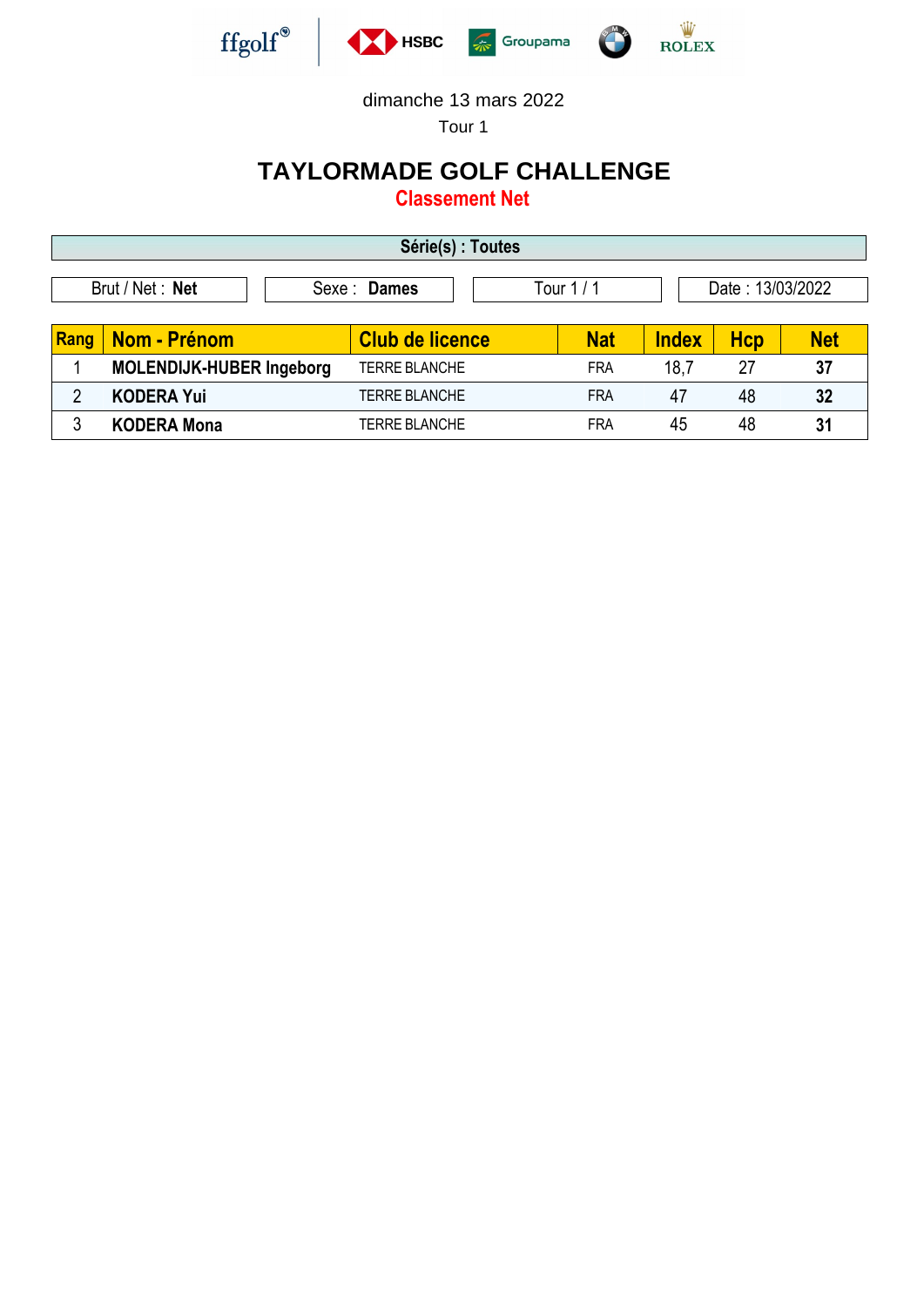

Tour 1

## **TAYLORMADE GOLF CHALLENGE**

**Classement Net**

| Série(s) : Toutes |                                  |                        |            |              |                  |            |  |
|-------------------|----------------------------------|------------------------|------------|--------------|------------------|------------|--|
|                   | Brut / Net: Net                  | Sexe : Messieurs       | Tour 1 / 1 |              | Date: 13/03/2022 |            |  |
|                   |                                  |                        |            |              |                  |            |  |
| Rang              | <b>Nom - Prénom</b>              | <b>Club de licence</b> | <b>Nat</b> | <b>Index</b> | <b>Hcp</b>       | <b>Net</b> |  |
| 1                 | <b>DESBOIS Noa</b>               | TERRE BLANCHE          | <b>FRA</b> | 27,2         | 38               | 54         |  |
| $\overline{2}$    | <b>GRAEFF Jean Bernard</b>       | TERRE BLANCHE          | <b>FRA</b> | 24,0         | 34               | 49         |  |
| 3                 | <b>LEBEC Alexandre</b>           | VANADE                 | <b>FRA</b> | 30,0         | 42               | 47         |  |
| 4                 | <b>NOZOE Ichiro</b>              | CANNES-MOUGINS         | <b>FRA</b> | 20,2         | 29               | 43         |  |
| 5                 | <b>GIULIANI Enzo</b>             | TERRE BLANCHE          | <b>FRA</b> | 18,3         | 26               | 36         |  |
| 6                 | <b>DAGHER Yann</b>               | <b>TERRE BLANCHE</b>   | <b>FRA</b> | 4,9          | 9                | 36         |  |
| 7                 | <b>CHEVALLIER Dominique</b>      | TERRE BLANCHE          | <b>FRA</b> | 9,7          | 15               | 35         |  |
| 8                 | <b>LUCET Franck</b>              | <b>NICE</b>            | <b>FRA</b> | 14,1         | 21               | 35         |  |
| $9\,$             | <b>GUZZONE Jean</b>              | TERRE BLANCHE          | <b>FRA</b> | 17,7         | 26               | 31         |  |
| 10                | <b>LEBAS-LOMPO Abel</b>          | CABRE D'OR             | <b>FRA</b> | 23,1         | 33               | 30         |  |
| 11                | <b>VAN DER LIST Eduard</b>       | TERRE BLANCHE          | <b>FRA</b> | 16,0         | 23               | 29         |  |
| 12                | <b>KONICKIEWICZ Nicolas</b>      | <b>PACA</b>            | <b>FRA</b> | 9,3          | 15               | 28         |  |
| 13                | <b>BUIS Jos</b>                  | ST ENDREOL             | <b>FRA</b> | 17,2         | 25               | 27         |  |
| 14                | DE LOS RIOS Frédéric             | TERRE BLANCHE          | <b>FRA</b> | 19,7         | 28               | 26         |  |
| 15                | <b>CASIMIR Dennis-Raphael</b>    | <b>MOUANS SARTOUX</b>  | <b>FRA</b> | 13,3         | 20               | 25         |  |
| 16                | <b>MORETTI Andrea</b>            | <b>TERRE BLANCHE</b>   | <b>FRA</b> | 12,9         | 19               | 24         |  |
| 17                | LESTRADE-CARBONNEL Arnau( VANADE |                        | <b>FRA</b> | 12,7         | 19               | 24         |  |
| 18                | <b>INNES David</b>               | <b>L'ESTEREL</b>       | <b>FRA</b> | 15,2         | 22               | 21         |  |
| 19                | <b>BOHEME Filip</b>              | TERRE BLANCHE          | <b>FRA</b> | 16,8         | 25               | 19         |  |
| 20                | <b>VIVIER Nathan</b>             | TERRE BLANCHE          | <b>FRA</b> | 20,4         | 29               | 18         |  |
| 21                | <b>ASTURIAN Gonzales</b>         |                        |            | 54           | 49               | <b>DSQ</b> |  |
| 22                | <b>LARENS Victor</b>             | CANNES-MOUGINS         | <b>FRA</b> | 13,5         | 15               | <b>FOR</b> |  |
| 23                | <b>DARROU Francis</b>            | TERRE BLANCHE          | <b>FRA</b> | 14,4         | 21               | <b>FOR</b> |  |
| 24                | <b>CETRA Olivier</b>             | OLD COURSE CANNES      | <b>FRA</b> | 14,9         | 22               | <b>FOR</b> |  |
| 25                | <b>DUPUY Reynald</b>             | <b>TERRE BLANCHE</b>   | <b>FRA</b> | 15,7         | 23               | <b>FOR</b> |  |
| 26                | <b>HENNEBELLE Benjamin</b>       | <b>BRIGODE</b>         | <b>FRA</b> | 18,4         | 27               | <b>FOR</b> |  |
| 27                | <b>HIRTZ Alain</b>               | CFM MONACO             | <b>FRA</b> | 19,2         | 28               | <b>FOR</b> |  |
| 28                | <b>DUVAL André</b>               | TERRE BLANCHE          | <b>FRA</b> | 21,2         | 30               | <b>FOR</b> |  |
| 29                | <b>MCNAUGHT George</b>           | TERRE BLANCHE          | <b>FRA</b> | 26,7         | 37               | <b>FOR</b> |  |
| 30                | <b>BENOIST Romain</b>            | <b>TERRE BLANCHE</b>   | <b>FRA</b> | 26,4         | 37               | <b>FOR</b> |  |